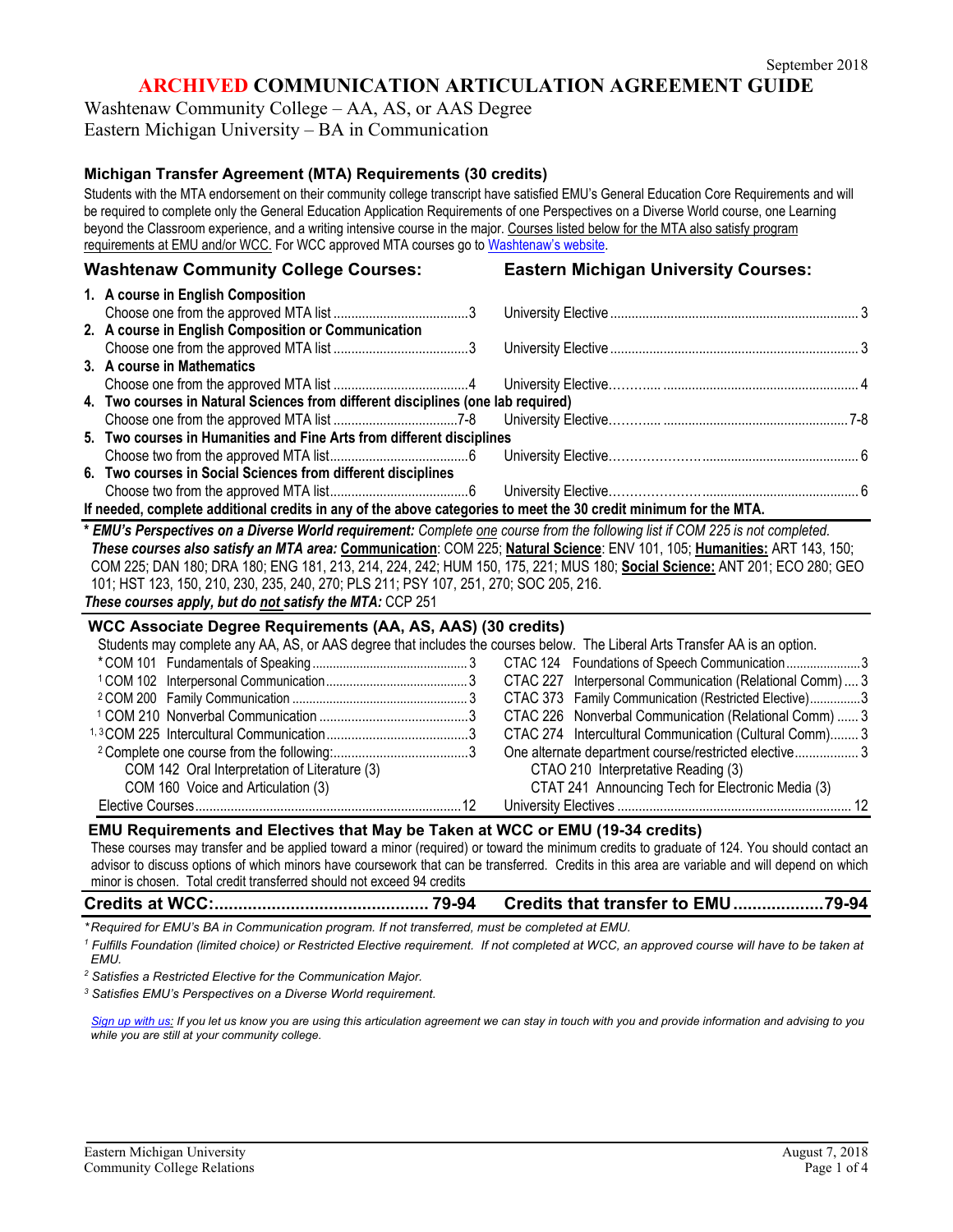## **ARCHIVED COMMUNICATION ARTICULATION AGREEMENT GUIDE**

Washtenaw Community College – AA, AS, or AAS Degree Eastern Michigan University – BA in Communication

## **Completion of EMU's BA in**

## **Communication Program**

| (18 credits)<br><b>Major Requirements</b>                                                                                                                                                                                                                                                                                                                                                                                      |                                                                                                                                                            |  |  |  |  |
|--------------------------------------------------------------------------------------------------------------------------------------------------------------------------------------------------------------------------------------------------------------------------------------------------------------------------------------------------------------------------------------------------------------------------------|------------------------------------------------------------------------------------------------------------------------------------------------------------|--|--|--|--|
| <b>Public Communication</b>                                                                                                                                                                                                                                                                                                                                                                                                    |                                                                                                                                                            |  |  |  |  |
| CTAC 340<br>CTAC 356                                                                                                                                                                                                                                                                                                                                                                                                           | CTAC 224 Public Speaking (3)<br>Communication Ethics (3)<br>CTAC 350 Persuasion (3)<br>Argumentation and Debate (3)<br><b>Organizational Communication</b> |  |  |  |  |
| CTAC 354                                                                                                                                                                                                                                                                                                                                                                                                                       | Organizational Communication (3)<br>CTAC 359 Small Group Communication (3)<br>CTAC 370 Nonprofit Oganizational Communication (3)                           |  |  |  |  |
|                                                                                                                                                                                                                                                                                                                                                                                                                                | <b>Advanced Theory and Research (18 credits)</b>                                                                                                           |  |  |  |  |
| <sup>2</sup> CTAC 440W Public Discourse Analysis (3)<br>CTAC 460 Theories of Speech Criticism (3)<br><sup>2</sup> CTAC 475W Research in Speech Communication (3)<br><sup>2</sup> CTAC 485W Communication Theory (3)                                                                                                                                                                                                            |                                                                                                                                                            |  |  |  |  |
| <b>Capstone Experience (3 credits)</b>                                                                                                                                                                                                                                                                                                                                                                                         |                                                                                                                                                            |  |  |  |  |
|                                                                                                                                                                                                                                                                                                                                                                                                                                |                                                                                                                                                            |  |  |  |  |
| <b>Restricted Elective Courses (3 credits)</b><br>Choose 3 credits from the following not already taken 3<br>CTAC 224, 225, 226, 227, 260, 274, 275, 310, 330, 340, 350,<br>352, 354, 356, 357, 359, 371, 372, 373, 376, 379, 2440W, 460, 2<br>475W, 2485W;<br>No more than 6 credit hours from the following courses: CTAA<br>166, 266, 366, 466; 1CTAC 387L4, 1388L4, 1389L4, 407, 1<br>487L4, 1488L4, 1489L4, 497, 498, 499 |                                                                                                                                                            |  |  |  |  |

*<sup>1</sup> Satisfies EMU's Learning Beyond the Classroom (LBC) requirement. Students must complete one course at EMU that meets the requirement.* 

*<sup>2</sup> Satisfies EMU's Writing Intensive requirement. Students must complete one course at EMU that meets the requirement.*

#### **Minor Requirement (6-27 credits)**

Students pursing a Communication major must complete a minor of at least 20 credits with at least 6 at the 300/400 level. See the 2018-2019 catalog for options. Some minors to consider with the Communication major are: Psychology (20), Political Science (21), Journalism (24), Nonprofit Administration (21) and General Business (21). For a complete list of minors, go online to the EMU Catalog. Contact the advisor listed on the third page of this guide for assistance.

### **University Electives (0-3 credits)**

University elective credit hours will vary depending on the minor selected and the specific courses completed. If insufficient credits are transferred, additional courses will have to be completed at EMU to satisfy the minimum 124 credits required for graduation.

| Minimum Credits to Graduate: 124                     |  |
|------------------------------------------------------|--|
| See sample major/minor combination on the last page. |  |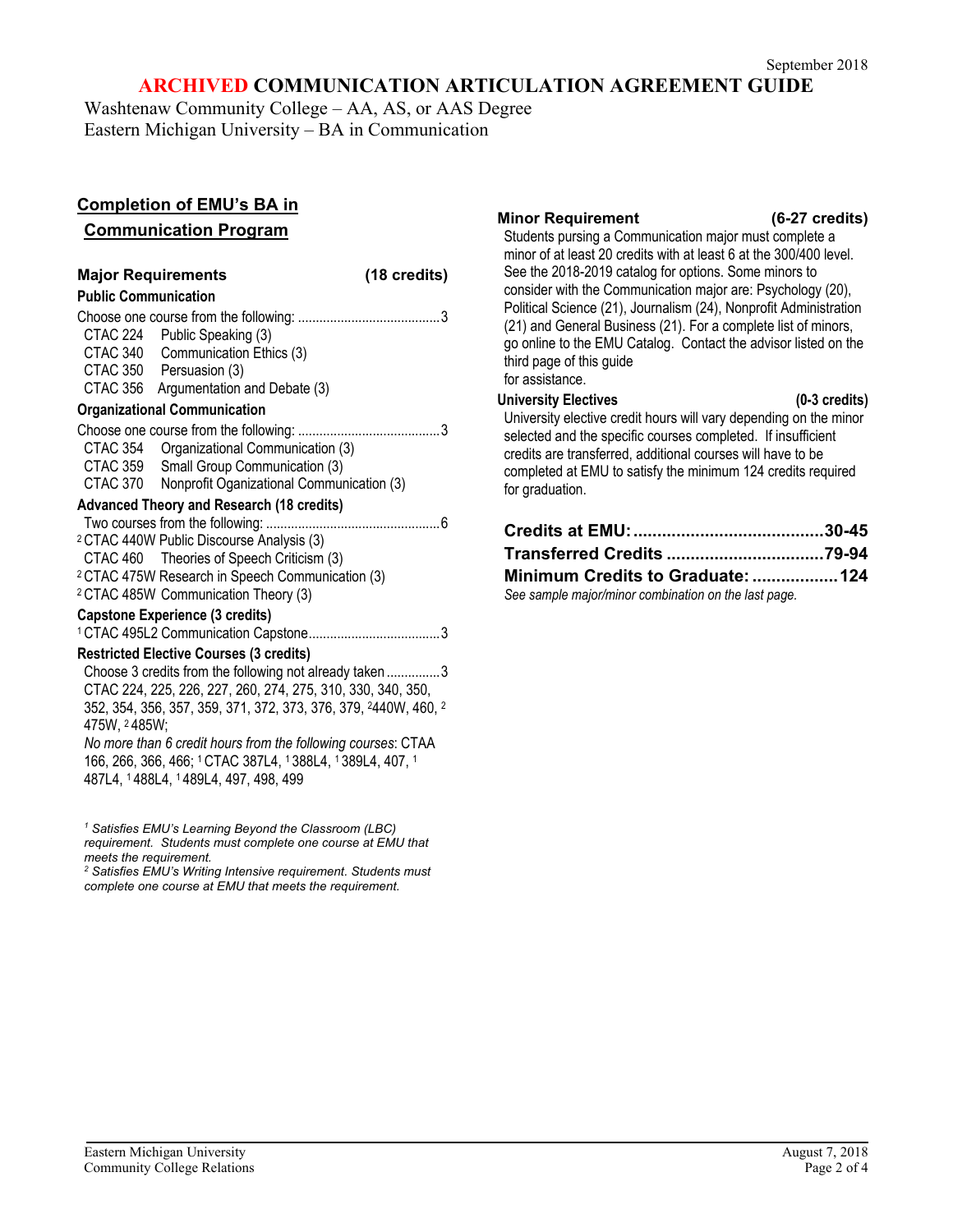# **ARCHIVED COMMUNICATION ARTICULATION AGREEMENT GUIDE**

Washtenaw Community College – AA, AS, or AAS Degree Eastern Michigan University – BA in Communication

## **Sample Programs of Study**

*Students should meet with a faculty advisor to choose a minor and develop an actual plan of study.*

# **Major: Communication and Minor: Nonprofit Administration**

### **At WCC (up to 88 credits)**

**Michigan Transfer Agreement (MTA) Requirements (30 credits) WCC Associate Degree Requirements (30 credits) Nonprofit Administration Minor Requirements (3 credits)**

Restricted Elective Choose one:  $PSY 206 = EDPS 325 (3)$ PSY 207 = PSY 322 (3)  $PSY 200 = PSY 321 (3)$  $SOC 205 = SOCL 214 (3)$ 

**Open Electives – May be taken at WCC or EMU (22 credits)**

## **At EMU (36 credits)**

#### **Communication Major Requirements 18 credits Nonprofit Admin Minor Requirements 18 credits**

ACC 246 (3) PLSC 275 (3) PLSC 352 (3) PLSC 435 (3) Specialty Course (3) PLSC 480 Field Seminar in Political Science/Public Administration (3)

## **Total Combined Credits (124 credits)**

## **Major: Communication and Minor: General Business**

## **At WCC (94 credits)**

**Michigan Transfer Agreement (MTA) Requirements (30 credits) WCC Associate Degree Requirements (30 credits) General Business Minor Requirements (15 credits) Required courses:** ACC  $111 =$ ACC 240 (3) BMG 111 = LAW 293 (3) **Restricted Business Electives 3 courses (9 credits) from below:** ACC  $112 =$ ACC 241 (3) BMG  $265 = DS 265 (3)$ BMG  $140 = COB 200 (3)$ BMG 207 = MGMT 202 (3) **Open Electives - May be taken at WCC or EMU (15 credits) At EMU (30 credits) Communication Major Requirements 18 credits**

**General Business Minor Requirements 6 credits** MKTG 360 (3) MGMT 384 or MGMT 386 (3) **University Electives (6) Total Combined Credits (124 credits)**